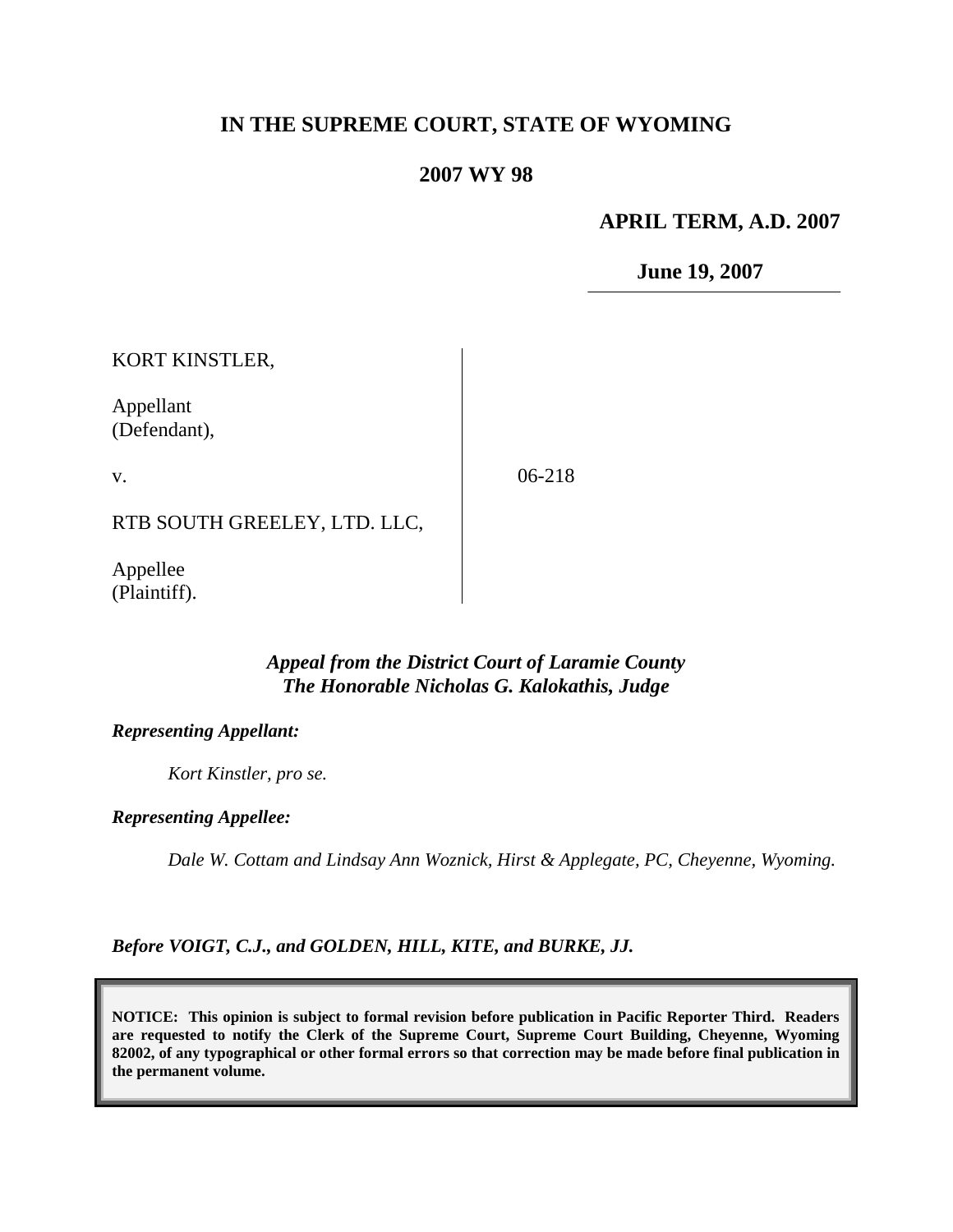### **BURKE, Justice.**

 $\overline{a}$ 

[¶1] Appellant, Kort Kinstler, appeals from a judgment entered in favor of RTB South Greeley, LTD., LLC ("RTB"), arising from a failure to pay rent for premises leased from RTB.<sup>1</sup> Mr. Kinstler contends that the failure to pay rent was excused by RTB's material breach of the lease agreement ("Lease"). The district court rejected Mr. Kinstler's claim, finding that Mr. Kinstler had failed to provide RTB with written notice of the default and the opportunity to cure the default as required by the Lease. We affirm.

### *ISSUES*

[¶2] Mr. Kinstler's brief raises twenty issues. We will focus on the one issue we find dispositive.

> I. Did the district court err in its finding of fact that Mr. Kinstler had not complied with the Lease's requirement to notify RTB of the alleged default, or in its conclusion of law that Mr. Kinstler could not rely on the alleged default as a material breach that excused him from paying rent?

RTB lists two additional issues that we will also address.

I. Should the district court's decision be summarily affirmed, or Mr. Kinstler sanctioned, because of his failure to comply with the Wyoming Rules of Appellate Procedure?

II. Does the Lease entitle RTB to an award of attorney's fees against Mr. Kinstler?

## *STANDARD OF REVIEW*

[¶3] We review a district court's findings of fact and conclusions of law using a clearly erroneous standard for the factual findings and a *de novo* standard for the conclusions of law. *Belden v. Thorkildsen*, 2007 WY 68, ¶ 11, 156 P.3d 320, 323 (Wyo. 2007). When a district court hears a case without a jury, the clearly erroneous standard is varied slightly:

> The factual findings of a judge are not entitled to the limited review afforded a jury verdict. While the findings are

<sup>&</sup>lt;sup>1</sup> In addition to Kort Kinstler, the Lease lists Liberty Tax Service #2837 ("Liberty") and Kyle Kinstler as tenants "jointly, severally and individually." The district court entered judgment "jointly and severally" against Liberty, Kyle Kinstler, and Kort Kinstler. Only Kort Kinstler appealed from the district court's ruling. In discussing the Lease and the duties under the Lease, our references to Mr. Kinstler include all tenants.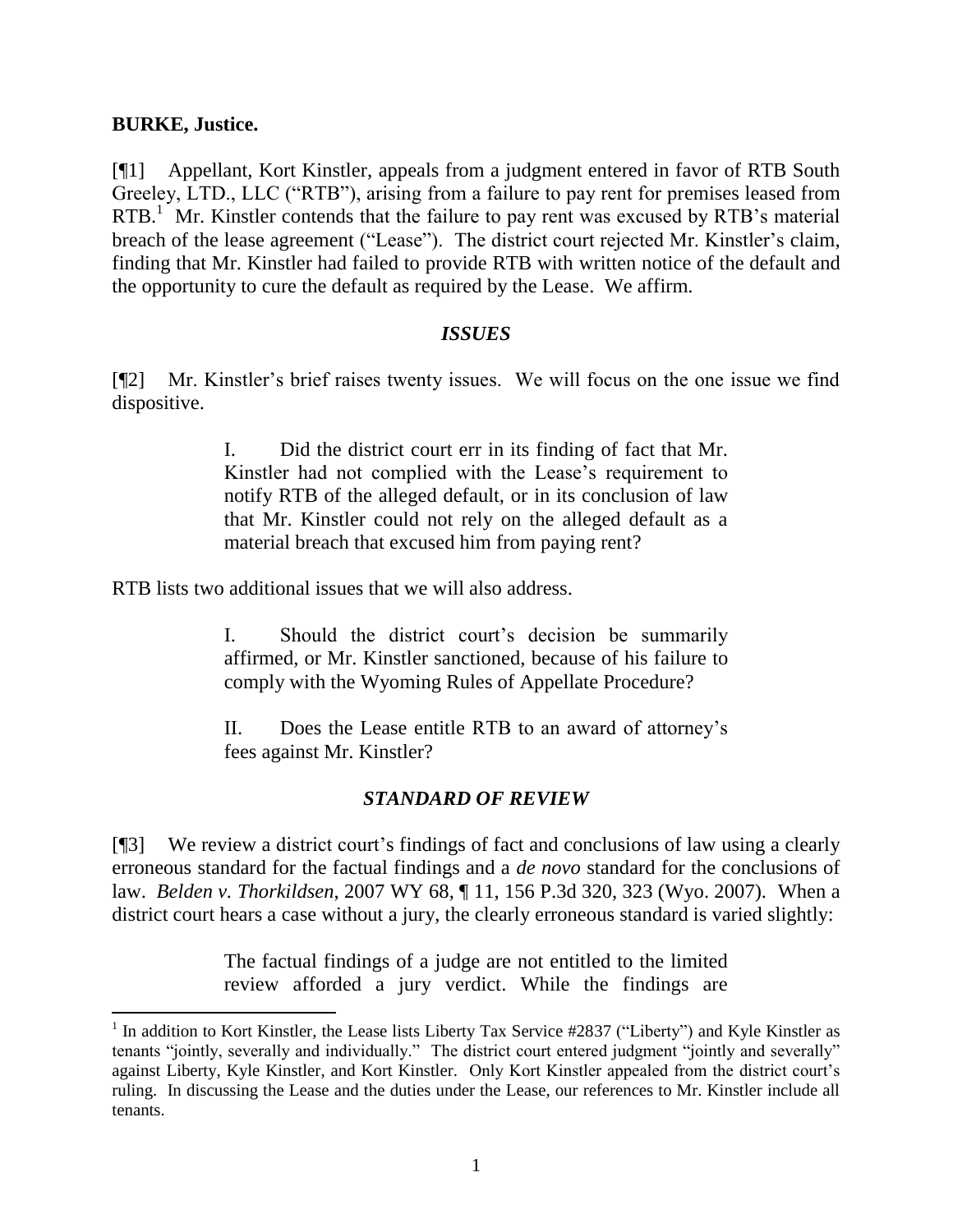presumptively correct, the appellate court may examine all of the properly admissible evidence in the record. Due regard is given to the opportunity of the trial judge to assess the credibility of the witnesses, and our review does not entail reweighing disputed evidence. Findings of fact will not be set aside unless they are clearly erroneous. A finding is clearly erroneous when, although there is evidence to support it, the reviewing court on the entire evidence is left with the definite and firm conviction that a mistake has been committed.

*Id.* 

## *FACTS*

[¶4] On November 11, 2003, Mr. Kinstler and RTB entered into a commercial lease for office space located at 120 North Greeley Highway in Cheyenne, Wyoming. Pursuant to the terms of the Lease, Mr. Kinstler was obligated to pay \$1,000 per month for rent plus operating expenses from December 15, 2003, through April 30, 2005. The Lease incorporated a document called a Landlord Work Letter that provided, "In the spring of 2004, Landlord to landscape the area next to the east windows of the north office." The Lease also provided that, "In the event of any alleged default on the part of Landlord, Tenant shall give notice to Landlord and afford Landlord a reasonable opportunity to cure such default." The Lease further stated that, "All notices or other communications required or desired to be given to Landlord must be in writing."

[¶5] RTB failed to complete the landscaping work as required. In response, Mr. Kinstler stopped paying rent in the summer of 2004. RTB evicted Mr. Kinstler from the premises in the fall of 2004.

[¶6] In April 2005, RTB filed a complaint in district court seeking to recover the rents due through April 30, 2005, the expiration date of the Lease. Mr. Kinstler denied liability and affirmatively asserted, *inter alia*, that RTB's failure to provide the landscaping was a material breach of the Lease that excused him from paying rent. After a hearing, the district court found in favor of RTB. The court interpreted the Lease as requiring Mr. Kinstler to provide RTB with written notice of any alleged default, and with a reasonable opportunity to cure that default. The district court found that Mr. Kinstler had not complied with the Lease's notice requirement, and concluded that Mr. Kinstler could not rely upon the alleged default as a material breach that excused the payment of rent. The district court entered judgment in favor of RTB in the amount of \$26,411.52, which included sums for past due rent, late fees, interest, attorney's fees, and costs. This appeal followed.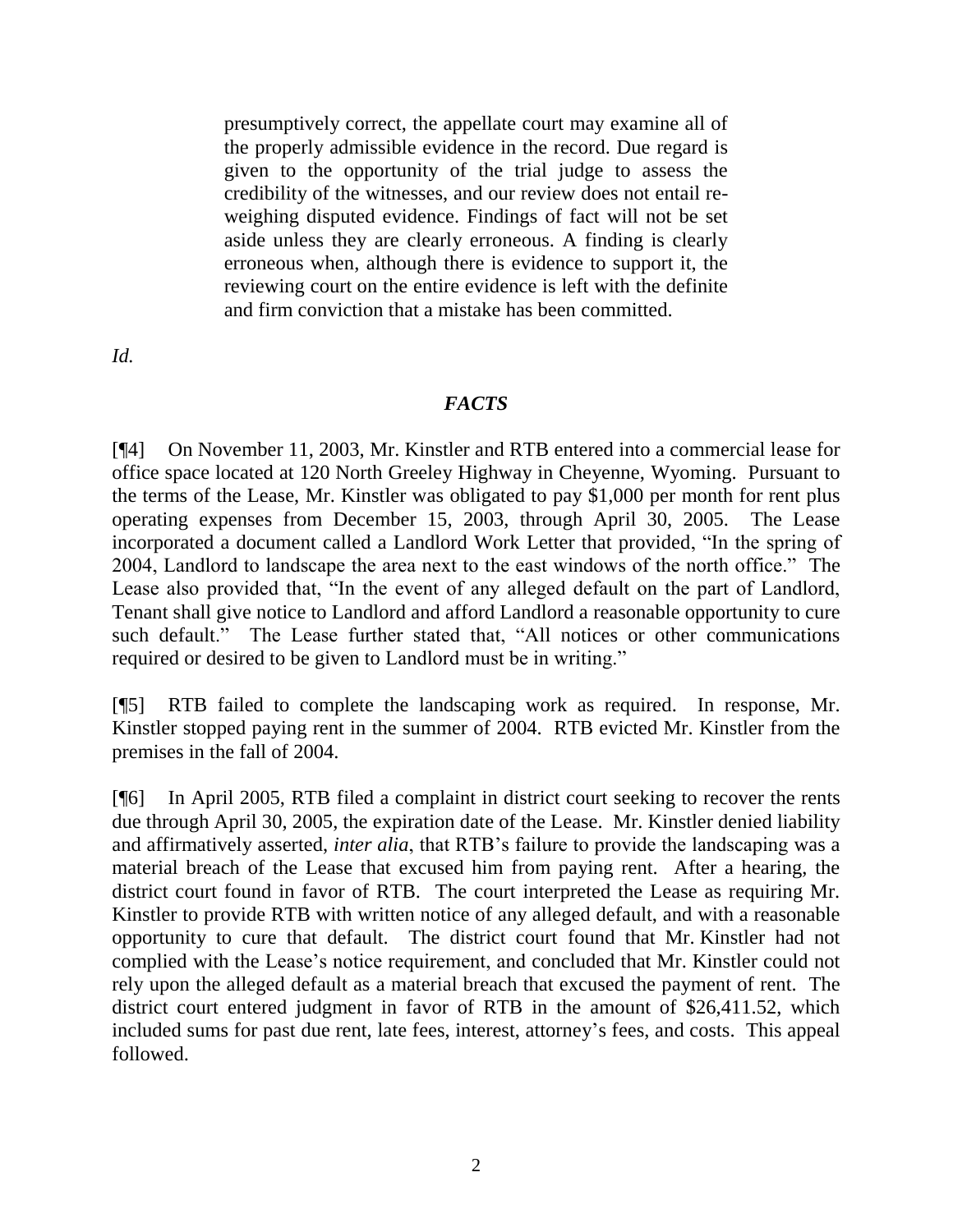### *DISCUSSION*

#### *I. Material breach*

[¶7] Mr. Kinstler contends that RTB's failure to provide the required landscaping was a material breach of the Lease. He argues that this material breach excused him from paying rent. Mr. Kinstler argues correctly that, under some circumstances, one party's material breach of an agreement may excuse the other party's performance under that agreement. *See*, *e.g.*, *Williams v. Collins Communications*, 720 P.2d 880, 891 (Wyo. 1986). In this case, however, the district court found that Mr. Kinstler was not entitled to rely on any alleged breach by RTB because he had not complied with the Lease's requirement to provide notice of an alleged default. The district court explained its rationale as follows:

> The Defense argues that this contract is not enforceable because there was a material breach. I think that Item 21 – Paragraph 21 requires that notice be in writing because of Paragraph 28.2. 28.2 says "Notice as to the landlord must all be in writing." So, therefore, it says, "In the event" – this is Paragraph  $21$  – "In the event of any alleged default on the part of the landlord, tenant shall give notice and afford landlord – and afford landlord a reasonable opportunity to cure."

> Now, I've looked through these exhibits to see if any such notice was given. The only thing that comes close, arguably close, is Exhibit Number J, but I don't believe it has any language in there calculated to meet the requirements of Paragraph 21. There was no opportunity to cure language in this particular correspondence. . . .

[¶8] The notice requirement contained in the Lease is clear and unambiguous and must be enforced as written. *[Sinclair Oil Corp. v. Republic Ins. Co.](http://www.lexis.com/research/buttonTFLink?_m=eca048a292a030451e151a618c40825c&_xfercite=%3ccite%20cc%3d%22USA%22%3e%3c%21%5bCDATA%5b2006%20WY%20111%5d%5d%3e%3c%2fcite%3e&_butType=3&_butStat=2&_butNum=66&_butInline=1&_butinfo=%3ccite%20cc%3d%22USA%22%3e%3c%21%5bCDATA%5b929%20P.2d%20535%2c%20539%5d%5d%3e%3c%2fcite%3e&_fmtstr=FULL&docnum=1&_startdoc=1&wchp=dGLbVtb-zSkAz&_md5=5676c0c45eb617a25d56054800516b80)*, 929 P.2d 535, 539 (Wyo. [1996\);](http://www.lexis.com/research/buttonTFLink?_m=eca048a292a030451e151a618c40825c&_xfercite=%3ccite%20cc%3d%22USA%22%3e%3c%21%5bCDATA%5b2006%20WY%20111%5d%5d%3e%3c%2fcite%3e&_butType=3&_butStat=2&_butNum=66&_butInline=1&_butinfo=%3ccite%20cc%3d%22USA%22%3e%3c%21%5bCDATA%5b929%20P.2d%20535%2c%20539%5d%5d%3e%3c%2fcite%3e&_fmtstr=FULL&docnum=1&_startdoc=1&wchp=dGLbVtb-zSkAz&_md5=5676c0c45eb617a25d56054800516b80) *[Prudential Preferred Props.](http://www.lexis.com/research/buttonTFLink?_m=eca048a292a030451e151a618c40825c&_xfercite=%3ccite%20cc%3d%22USA%22%3e%3c%21%5bCDATA%5b2006%20WY%20111%5d%5d%3e%3c%2fcite%3e&_butType=3&_butStat=2&_butNum=67&_butInline=1&_butinfo=%3ccite%20cc%3d%22USA%22%3e%3c%21%5bCDATA%5b859%20P.2d%201267%2c%201271%5d%5d%3e%3c%2fcite%3e&_fmtstr=FULL&docnum=1&_startdoc=1&wchp=dGLbVtb-zSkAz&_md5=4b3d286c82acd2b4b526501179a17c7c) v. J & J Ventures*, 859 P.2d 1267, 1271 (Wyo. 1993). Pursuant to these clear and unambiguous terms, Mr. Kinstler was required to provide RTB with written notice of any alleged default and provide RTB an opportunity to cure it. When a party fails to provide notice of a material breach, if required by the terms of the lease, reliance on that breach to excuse contractual performance is improper. *See Brown v. Johnston*, 2004 WY 17, ¶ 32, 85 P.3d 422, 431 (Wyo. 2004) (Lessor could not rely on material breach because he did not give notice of the alleged breach as required.). The district court found that Mr. Kinstler did not provide the required notice. In this appeal, Mr. Kinstler has not identified any evidence in the record establishing that the required notice was given. In the absence of such evidence, we cannot find the district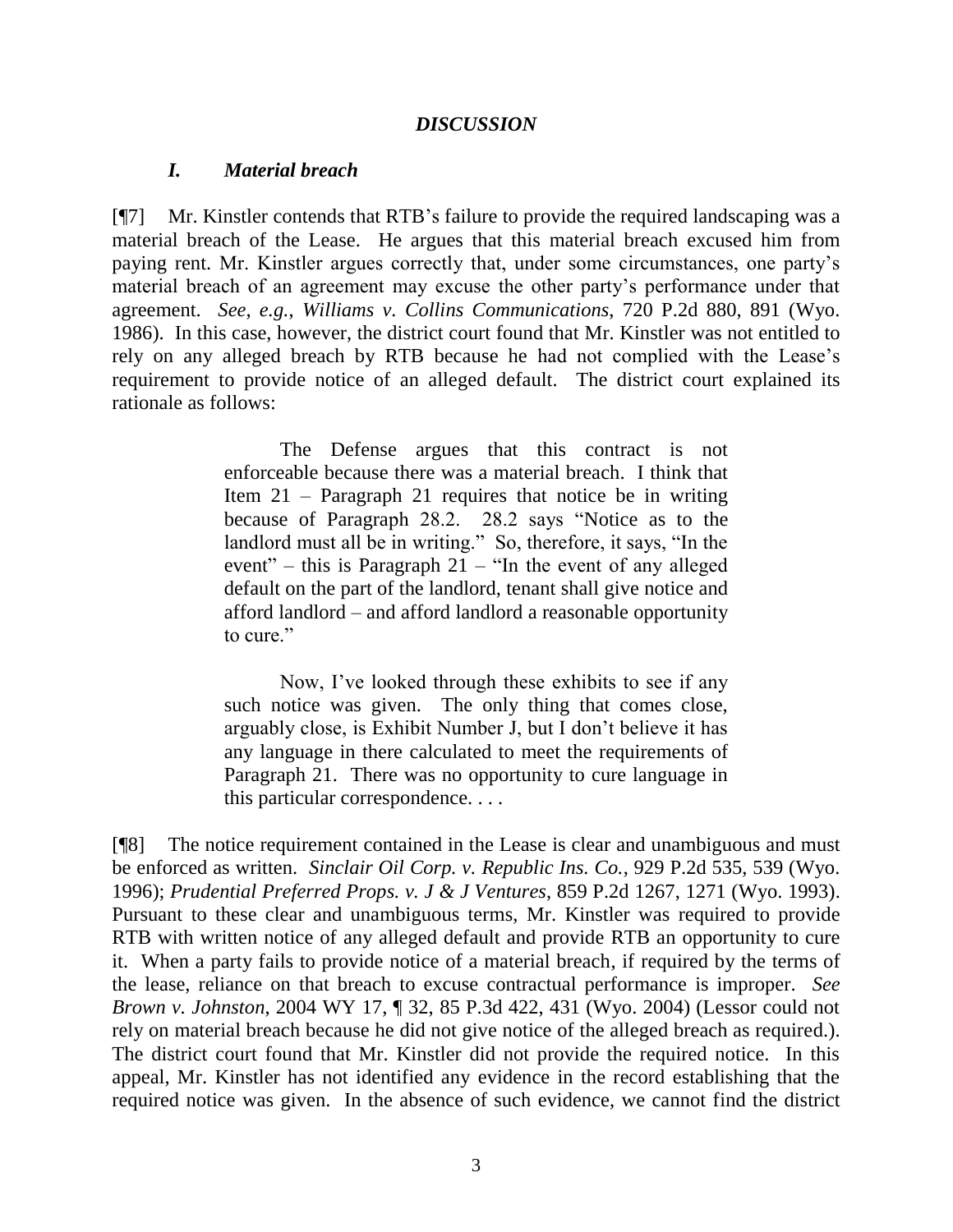court's decision clearly erroneous.

[¶9] In reaching this result, we also resolve most of the other issues raised by Mr. Kinstler. For example, Mr. Kinstler argues that RTB's obligation to do the landscaping work was a term specifically negotiated for this Lease. Because it was such a significant term of the Lease, he contends that its breach was necessarily a material breach. However, whether or not the breach was material, the district court correctly concluded that Mr. Kinstler could not rely on it because he failed to comply with the Lease's notice requirement.

[¶10] The only other issues raised by Mr. Kinstler were presented without cogent argument or pertinent authority. Our rules of appellate procedure require that arguments be supported with "citations to the authorities, statutes and parts of the record relied on." W.R.A.P. 7.01(f)(1). When a party fails to comply with the rules of appellate procedure, we may refuse to consider that party's contentions. W.R.A.P. 1.03; *Rodriguez v. State ex rel. Wyo. Workers' Safety & Comp. Div.*, 2006 WY 146, ¶ 4, 146 P.3d 487, 488 (Wyo. 2006). "We have consistently refused to address claims not supported by cogent argument or citation to pertinent authority whether a pro se litigant or counsel files the brief." *Odegard v. Odegard*, 2003 WY 67, ¶ 29, 69 P.3d 917, 925 (Wyo. 2003). Because Mr. Kinstler failed to comply with our appellate rules, we will not consider his remaining issues.

# *II. Summary affirmation or additional sanctions*

[¶11] RTB asserts that Mr. Kinstler's brief fails to meet the requirements of W.R.A.P. 7.01 in several respects, including the lack of a statement of the issues, and the failure to support claims with cogent argument or pertinent authority. On that basis, RTB urges us to affirm the district court's decision summarily, or to impose additional sanctions against Mr. Kinstler. We decline to do so.

[¶12] Reasonable compliance with applicable procedural rules and requirements is mandatory, but we afford *pro se* litigants some leniency from the stringent standards applied to formal pleadings drafted by attorneys. *White v. Table Mt. Ranches Owners Ass'n, Inc*., 2006 WY 2, ¶ 8, 125 P.3d 1019, 1021 (Wyo. 2006), quoting *Young v. State*, 2002 WY 68, ¶ 9, 46 P.3d 295, 297 (Wyo. 2002). Mr. Kinstler's brief presented at least one issue with sufficient support and clarity to allow meaningful review. We have declined to consider those issues that were not supported by cogent argument or pertinent authority. Because the technical violations of the appellate rules did not preclude meaningful review, we will not impose additional sanctions. *See Furman v. Rural Elec. Co.*, 869 P.2d 136, 139 (Wyo. 1994).